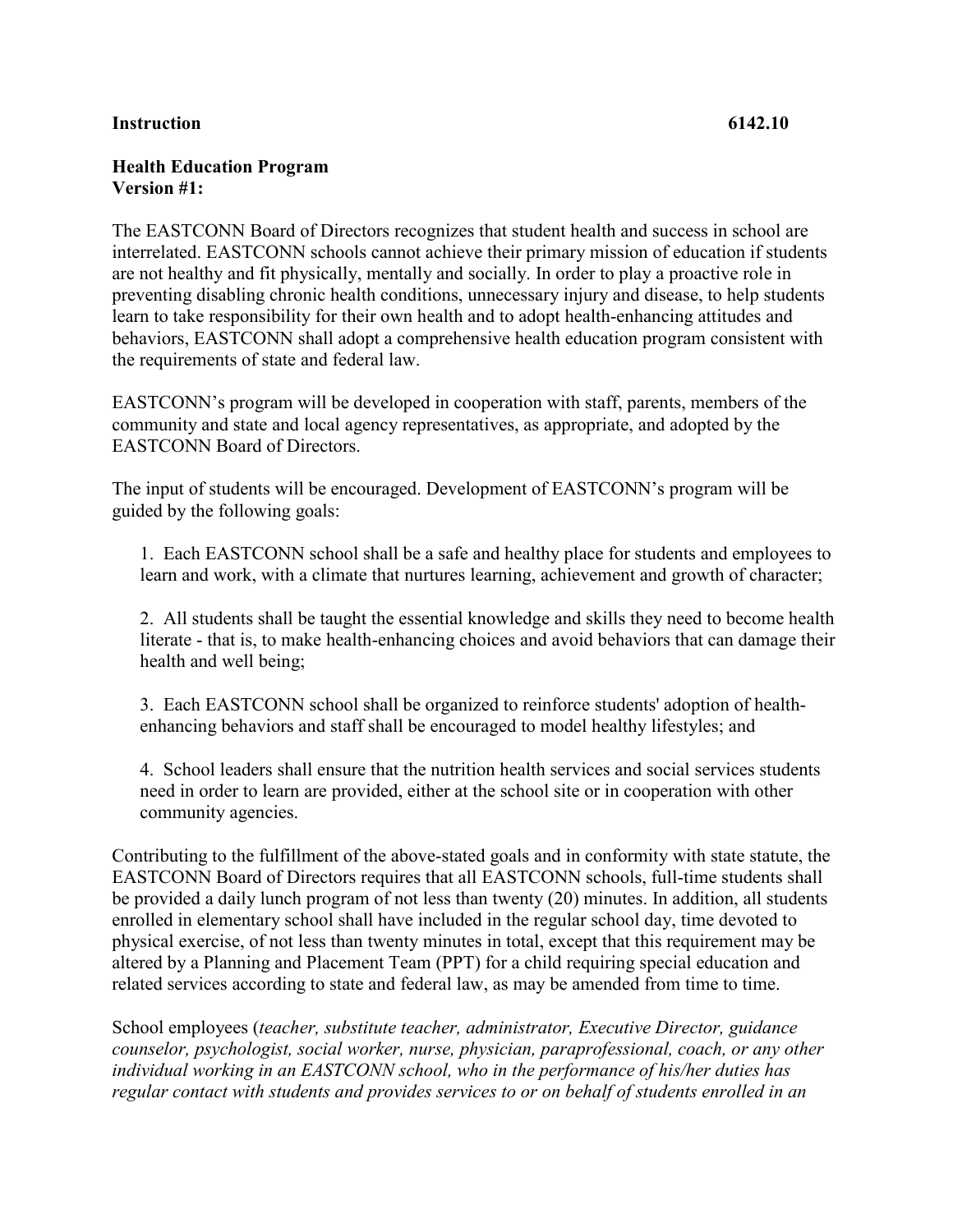*EASTCONN school, pursuant to a contract with the EASTCONN Board of Directors* ) shall not deny (*alternate: refrain from denying*) a student's participation in the entire time devoted to physical exercise in the regular school day as a form of discipline or punishment, nor should they cancel it (*or refrain from cancelling it*) for instructional makeup time. In addition, any student in kindergarten through grade twelve shall not be required to engage in physical activity as a form of discipline.

In addition, it is the intent of the EASTCONN Board of Directors that EASTCONN schools take a proactive effort to encourage students to make nutritious food choices. Food and beverages sold or served in EASTCONN schools shall include nutritious food choices. Food and beverages sold or served in EASTCONN schools shall include nutritious, low-fat foods and drinks, which may include, but shall not be limited to, low-fat dairy products, natural fruit juices and fresh or dried fruit at all times when food or drink is available for purchase by students during the school day.

The Executive Director of EASTCONN will develop administrative regulations as needed for the implementation of this policy, including a process for the regular review and evaluation of EASTCONN's program.

(cf. 6142.6 - Physical Education)

(cf. [3542](http://z2policy.cabe.org/cabe/DocViewer.jsp?docid=140&z2collection=core#JD_3542) - Food Service)

(cf. [3542.33](http://z2policy.cabe.org/cabe/DocViewer.jsp?docid=144&z2collection=core#JD_3542.33) - Food Sales Other Than National School Lunch Program)

(cf. [3542.34](http://z2policy.cabe.org/cabe/DocViewer.jsp?docid=145&z2collection=core#JD_3542.34) - Nutrition Program)

(cf. 3452.45 - Vending Machines)

(cf. 6141.61 - Physical Activity)

(cf. [6142.101](http://z2policy.cabe.org/cabe/DocViewer.jsp?docid=391&z2collection=core#JD_6142.101) - Wellness)

(cf. 6142.6 - Physical Education)

Legal Reference: Connecticut General Statutes

[10-](http://www.cga.ct.gov/2011/pub/Title10.htm)215 Lunches, breakfasts and the feeding programs for public school children and employees.

[10-](http://www.cga.ct.gov/2011/pub/Title10.htm)215a Non public school participation in feeding program.

[10-](http://www.cga.ct.gov/2011/pub/Title10.htm)215b Duties of state Board of Directors re feeding programs.

[10-](http://www.cga.ct.gov/2011/pub/Title10.htm)216 Payment of expenses.